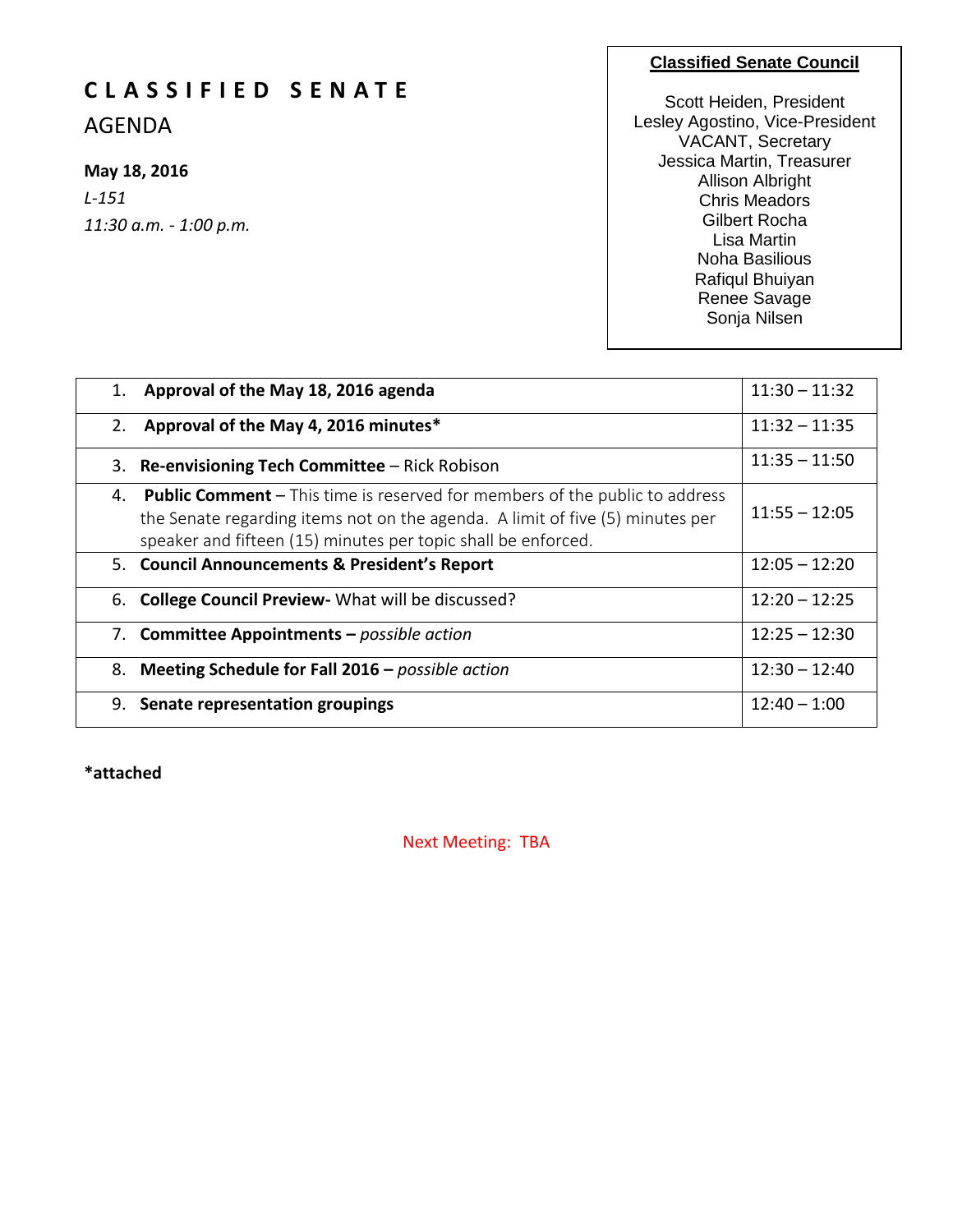

- **Present: Scott Heiden, Jessica Martin, Lesley Agostino, Noha Basilious, Rafiqul Bhuiyan, Allison Albright, Sonja Nilsen**
- **Absent: Gilbert Rocha, Renee Savage, Lisa Martin, Chris Meadors**
- **Guests: Leticia Rodriguez, Lizette Ponthier**

**Heiden called the meeting to order at 11:35 a.m.**

- **1. Approval of the May 4, 2016 Agenda: It was MSC, with no objections and by all present to approve the agenda as written.**
- **2. Approval of April 20, 2016 minutes: It was MSC, with no objections and by all present to approve the minutes as written.**
- **3. Public Comment – None**
- **4. Financial Aid Update** Lizette Ponthier provided an update on financial aid services including the updated three options for fund disbursement:
	- ACH Transfer (direct deposit)
	- Monet Network Enabled CollegeCash Card it was noted that currently this card will not work on campus.
	- Paper Check

Ponthier also updated the senate on the changes in the BOG wavier.

### **5. Council Announcements & President's Report –**

- Nilsen noted that the pilot assessment of the California Common Core State Standards (CCSS) has been completed and is receiving positive feedback from students and staff.
- Albright reported that there were 37 tickets sold for the ASL Interpretive Night at the DVC Drama Production of Almost, Maine. Feedback was positive and Newin Orante would like to see this event move forward in the future.
- Albright announced that Expanding Your Horizons will be held on Saturday, May 7<sup>th</sup> at DVC with over 200 girls in 6<sup>th</sup> to 8<sup>th</sup> grade coming to campus to learn about STEM activities and careers. There are also over 35 parents and 50 volunteers who will be present. Classified staff member Laura Cremin will be presenting a workshop on how music effects your nervous system.
- Agostino reminded the committee that the 2016-18 nominations for senate elections deadline is Friday, May 13.
- Bhuiyan commented that Windows 10 will be rolled out on campus during the summer. The senate hoped that professional development training will be offered.
- Heiden reported that the tech plan and tech committee are being reviewed and revised. He announced that the ASDVC is working on a carpool program however some issues of liability are causing some roadblocks.
- Heiden announced that he will not be running for senate office for the next term. He stated that there are some issues with workload and finding the right balance between work and